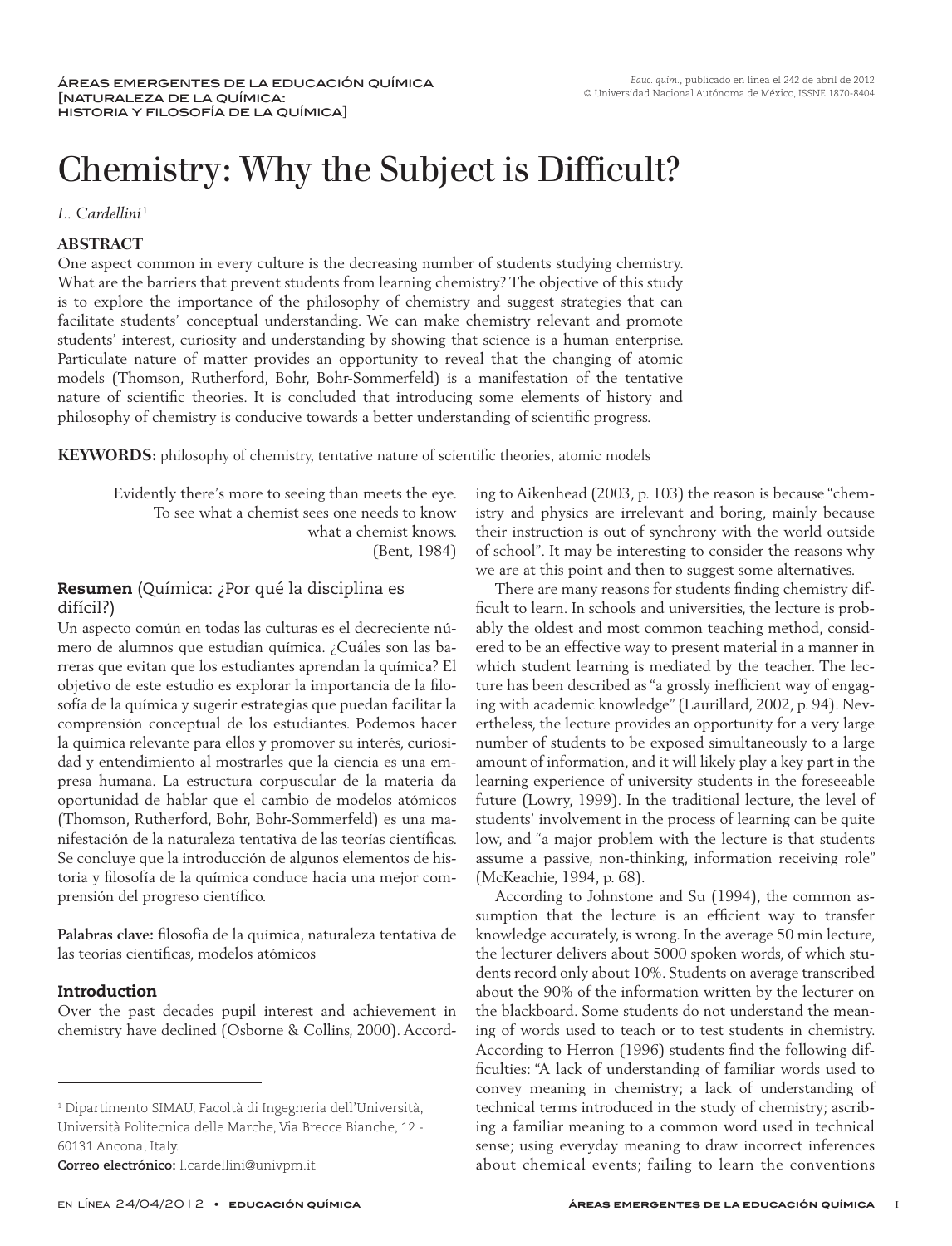applied to specialized chemical language to the level of automatization required to "read chemistry" fluently" (Herron, 1996, p. 165).

About thirty years ago a number of studies described the problems of language in the learning of science (Johnstone & Cassels, 1978; Cassels & Johnstone, 1983; Byrne, Johnstone & Pope, 1994). Johnstone and Cassels (1978) found that many low exam marks in science subjects were due to a failure to understand the language of the questions. In some cases altering only one word made a difference in the result. "The negative presentation of a question sometimes has the effect of a 'double think' and if by chance two negatives stray into a question, even the strongest candidate quails" (Johnstone & Cassels, 1978, p. 166).

#### Why some students don't learn chemistry

"A sure way to kill conversation at a party is to confess that you are a chemist" (Johnstone, 2000, p. 10). For many students, chemistry is seen as a difficult, complex and an abstract subject that requires special intellectual talents and a too much effort to be understood (Ben-Zvi, Eylon & Silberstein, 1987; Gabel, 1999; Johnstone, 1991; Nakhleh, 1992). However, "… perhaps more than other sciences, understanding chemistry relies on making sense of the invisible and untouchable" (Kozma & Russell, 1997, p. 949). The sources of students' difficulties can have at least three origins (Johnstone, 1984):

- 1. The nature of the science itself makes it inaccessible.
- 2. The methods by which we have traditionally taught raise the problems.
- 3. The methods by which students learn are in conflict with either or both of the above.

The specialist language that chemists use can be a barrier to understanding: "Chemists communicate in a highly elaborated alphabetic and symbolic language" (Sliwka, 2003, p. 24). According to Johnstone (1982, p. 377) chemistry can be seen at least at three levels: "There is the level at which we can see and handle materials, and *describe* their properties in terms of density, flammability, colour and so on. […] A second level is the *representational* one in which we try to represent chemical substances by formulae and their changes by equations. This is part of the sophisticated language of the subject. The third level is atomic and molecular, a level at which we attempt to *explain* why chemical substances behave the way they do." These ideas have then become the famous Johnstone's triangle (Johnstone, 1991).

In this study I propose to explore the importance of nature of science and consequently the relevance of the philosophy of chemistry. Most chemistry teachers are aware of the problems referred to by Bent (1984), Herron (1996) and Johnstone (1991). Nevertheless, there is no one way to solve the problems. Matthews (1998) suggests one alternative by pointing out that philosophy is not far below the surface in any chemistry classroom. At a most basic level, any text or scientific discussion will contain terms such as law, theory, model, explanation, cause, truth, knowledge, hypothesis, confirmation, observation, evidence and idealization. This summarizes succinctly any chemistry course or even perhaps textbook. Finally, Matthews (1998) concluded:

Philosophy begins when students and teachers *slow down* the science lesson and ask what the above terms mean […] what things can be known and how can we know them, and about what things actually exist in the world and the relations possible between them (p. 169, emphasis added).

Indeed, the crux of the issue is how to 'slow down.' In the next section I will illustrate this approach by using atomic models in order to understand the particulate nature of matter.

## Understanding the particulate nature of matter

The particulate nature of matter is fundamental to almost every topic in chemistry and this explains the reason why its understanding is so important. The particulate nature of matter is indirectly taught using some general chemistry topics: it starts with the laws of definite and multiple proportions. But "… most of the textbooks present the laws of definite and multiple proportions within an inductivist perspective, characterized by the following sequence: experimental findings showed that chemical elements combined in fixed/multiple proportions, followed by the formulation of the laws of definite and multiple proportions, and finally Dalton's atomic theory was postulated to explain the laws" (Niaz, 2001, p. 243). This is usually followed by presenting the atomic models of Thomson, Rutherford, and Bohr by emphasizing experimental details. The positivist presentation in many textbooks "leaves out what really happens, that is the 'how' and 'why' of scientific progress" (Niaz, 2008, p. 38). For example, in the case of Bohr's model of the atom, most textbooks consider the major contribution Bohr's theory the explanation of hydrogen line spectrum in the Balmer and Paschen series (Blanco & Niaz, 1997). While, according to Lakatos (1970) "… Bohr's problem was not to explain Balmer's and Paschen's series, but to explain the paradoxical stability of the Rutherford atom. Moreover, Bohr had not even heard of these formulae before he wrote the first version of his paper" (p. 147). Some scholars consider the history and philosophy of science to be the fabric of science teaching (Matthews, 1994). Most textbooks ignore the philosophical issues and the fact that progress in science evolves through competition between rival and conflicting research programme (Lakatos, 1971; Niaz, 1998).

Such presentations of scientific progress constitute a rhetoric of conclusions, based on immutable truths and fail to show the tentative nature of scientific theories. According to Schwab (1962), scientific topics cannot be taught as an "… unmitigated *rhetoric of conclusions* in which the current and temporary constructions of scientific knowledge are conveyed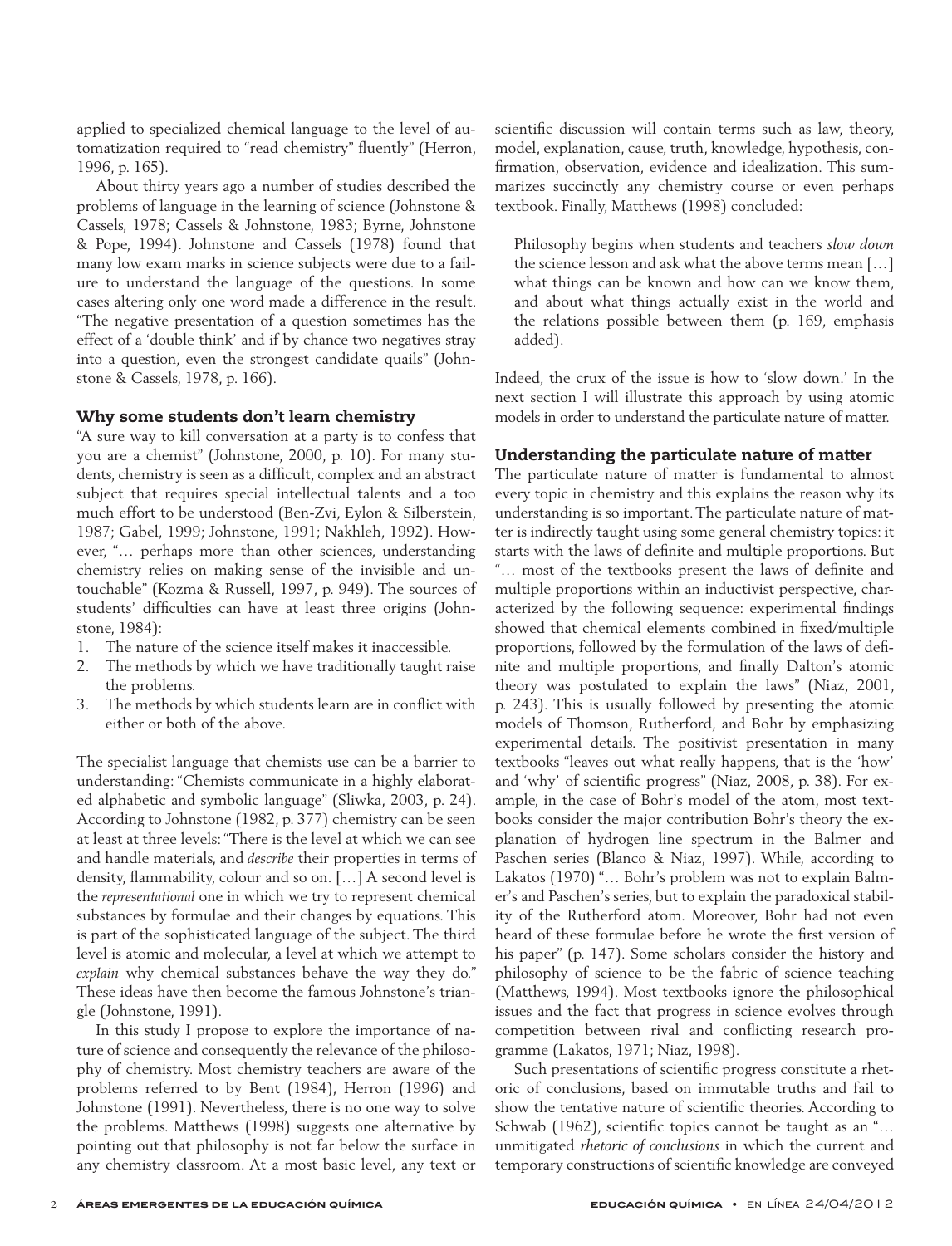as empirical, literal, and irrevocable truths" (p. 24, original emphasis).

In actual classroom practice, science teachers are trained to transmit to their students the products of "the context of epistemological justification", that is to transmit 'what we know', rather than 'how we know what we think we know' (Monk & Osborne, 1997, p. 407). Although the importance of history and philosophy of science has been recognized for a long time (Matthews, 1994), for most chemistry textbooks, it has only served as rhetoric. This ahistoric presentation of scientific discoveries is not conducive towards a better understanding of scientific progress (Niaz, 1998; Niaz & Rodríguez, 2000) and can be the cause of chemistry's lack of relevance in chemical education (Monk & Osborne, 1997; Van Aalsvoort, 2004a, 2004b; Van Berkel *et al.*, 2000). Presentations in chemistry textbooks cannot be underestimated because this is the material students study and they influence teachers' thinking. Often, the chemistry textbooks become the curriculum of the chemistry course. According to Chiappetta, Sethna and Fillman (1991): "All of the chemistry textbooks deemphasize science as a way of thinking. Their authors do not stress the importance of how chemists discover ideas and experiment, the historical development of chemistry concepts, cause-and-effect relationships, evidence and proof, and self-examination of one's thinking in the pursuit of knowledge" (Chiappetta, Sethna & Fillman, 1991, p. 949).

Students either bring to instruction the mental models that have developed during high school, or construct new ones during instruction. To make things worse, "most students of this age (Grades 8 – 10) prefer models of atoms and molecules that depict these entities as discrete, concrete structures" (Harrison & Treagust, 1996, p. 532). In a study based on eighth-grade students' conception of the particle nature of matter, Novick and Nussbaum (1978) found that "a significant portion of the sample failed to internalize important aspects of the particle model" (p. 278). Studies on students' ideas about the particle model of matter shows that they attribute to atoms the same properties shown by bulk matter (Ben-Zvi, Eylon & Silberstein, 1986; de Vos & Verdonk, 1987; Albanese & Vicentini, 1997; Mammino & Cardellini, 2005).

Chemical reactions is another topic where students develop misconceptions, also because "Some of the major problems in teaching and learning chemistry are encountered in the very first stages of an elementary chemistry course" (de Vos & Verdonk, 1986, p. 972). Ben-Zvi, Eylon, and Silberstein (1987) have asked whether it is possible for  $N_2O_5$  to be formed by a reaction between  $N_2$  and  $O_2$ . Some school students in Israel have responded to this question: No; "we had  $N_2$  and  $O_2$ . Where from did we get three additional oxygen atoms?" (Ben-Zvi, Eylon & Silberstein, 1987, p. 117). According to Treagust and Chandrasegaran (2009, p. 153), "To be able to explain chemical reactions, students will have to develop mental models of the submicroscopic particles of the substances that undergo rearrangement to produce the observed changes". Besides the concept and model of atoms and molecules, students have to understand other symbols that convey additional information. The understanding of iconic symbols is not easy for all students, and can bring additional confusion as they represent abstract concepts (Marais & Jordaan, 2000). To learn to understand and balance a chemical equation, is similar to learn a foreign language. Actually, it is even more difficult, because "the symbols and grammar of the language of chemistry are closely tied to its basic conceptual principles, and so the language of chemistry has to be constructed on an abstract and less familiar knowledge base" (Taber, 2009, p. 101).

What are the models of the particulate nature of matter in the mind of our students? Maybe it can be useful to specify the meaning of a mental model. The mental models in the mind of our students derive from their descriptions in science education books and from the interactions with teachers in class. Particles of matter are generally described in science education in this way: "All matter consists of entities called particles. Individual particles are too small to be seen. They behave as hard, solid, and (except in chemical reactions) immutable objects. Their absolute dimensions and shape are usually irrelevant. In drawings the particles may be portrayed as small circles or dots" (de Vos & Verdonk, 1996, p. 659).

A review of the literature shows that students' representations of the structure of matter are rich in alternative conceptions (Haider & Abraham, 1991; Nakhleh, 1992; Wandersee, Mintzes, Novak, 1994). According to Griffiths and Preston (1992), students believe that particles are in contact and that there is no empty space between them, while Johnson (1998) in a three-year study found that matter consists of a continuous substance, and three other competing models. The perception of matter as a continuous medium is quite a common misconception (Nakhleh, 1992). Flores-Camacho *et al.* (2006) found five models of matter, with different characteristics and that "every student seems to adopt a full set of models to interpret the structure of matter, depending on the context and type of question asked" (p. 793). Often the experts use multiple representations to interpret a phenomenon. However, it is interesting to note that in the quoted study the two models most often used are incommensurable. When substances are heated and cooled, many students believe that the particles do likewise (Griffiths & Preston, 1992). This is considered a misconception, even when the copper is heated from 20 to 871°C, its atomic radius increases by 1.7% (de Vos & Verdonk, 1996).

Why the particle theory results so difficult for many students? "The particle theory is new and counter-intuitive for school students because it depends on modelling discrete and dynamic particles that are located in a vacuum" (Harrison & Treagust, 2002, p. 203). According to Gabel (2002): "What I have learned in teaching at all levels is that most students want to excel in science until they are discouraged by failing to understand it" (Gabel, 2002, p. xvii). Students are unable to integrate and connect this information with the picture they have in mind and the explanation by the teacher "is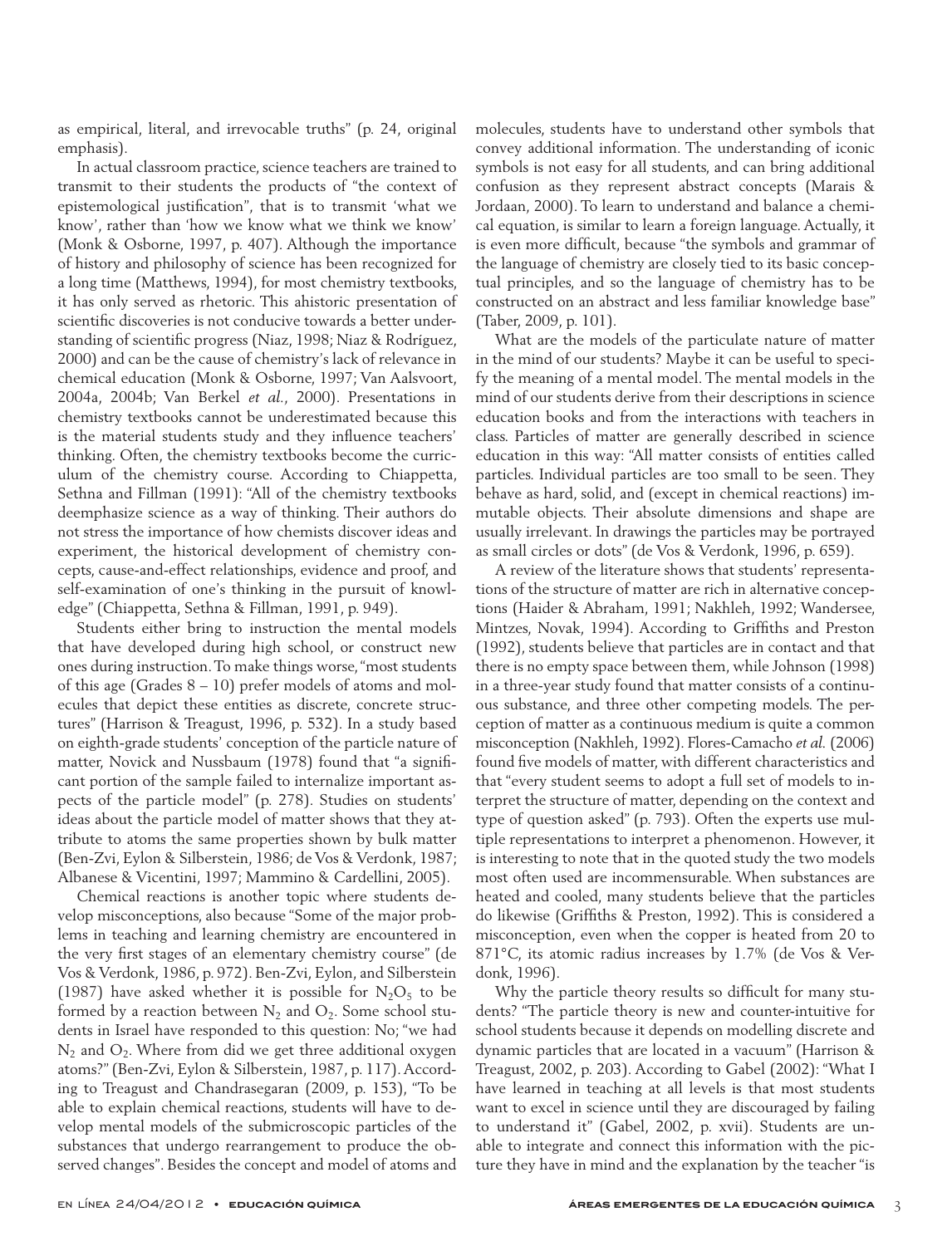regarded by students as just another burden on the brain" (de Vos & Verdonk, 1987, p. 692).

## Tentative nature of scientific theories and models

The history of the structure of the atom since the late 19<sup>th</sup> and early 20th century shows that the models of J.J. Thomson, E. Rutherford and N. Bohr evolved in quick succession and had to contend with competing models based on rival research programs. It is important to emphasize that evolving scientific models are not necessarily right or wrong, but rather increase in their heuristic and explanatory power. In other words, Rutherford's model provided greater explanatory power as compared to Thomson's model, which does not mean that Thomson was wrong. Similarly, Bohr's model provided greater explanatory power as compared to Rultherford's model. This precisely shows the tentative nature of scientific knowledge and its importance has been recognized for science education (Lederman, *et al.*, 2002). Interestingly, in a recent study Niaz and Cardellini (2011a) have asked an intriguing question: "What can the Bohr-Sommerfeld model show students of chemistry in the 21<sup>st</sup> century?"

Bohr's model of the atom successfully explained the stability of atoms, the ionization energy and the spectra of hydrogen-like ions (Balmer series), that is those having a single electron (for example, He<sup>+</sup>, Li<sup>2+</sup>, and Be<sup>3+</sup>). Bohr's first model claimed to predict all the lines in the hydrogen emission spectrum. However, there was experimental evidence for a hydrogen series (anomalous Pickering-Fowler ultraviolet series), where according to Bohr there should have been none. The principal shortcomings of the Bohr model were that it could not explain the spectra of atoms containing more than one electron and the fine spectra into which spectral lines can be resolved using spectrographs of high resolving power (e.g., Zeeman effect, modification of atomic spectra by the application of a magnetic field).

Sommerfeld, however, considered Bohr's analysis of the hydrogen spectrum as only approximate as it was based on only one quantum condition, the quantization of the angular momentum. Bohr's orbits were all in a plane, which was too simple an assumption. Bohr himself also recognized that the original quantum theory was incomplete. In contrast, Sommerfeld specified not only the shape of the electron's orbit (which by analogy with planets in the solar system, could be elliptical instead of circular) but also its orientation in space. Contrary to Bohr's 1913 picture, the electrons now moved in Keplerian ellipses and during their orbits, they penetrated the region of internal electrons, thereby causing a coupling of the revolving electrons. In other words, the Bohr-Sommerfeld model, considered the two-dimensional motion of the electron in its orbital plane. Treating the problem relativistically, Sommerfeld showed that as in the case of every periodic motion under the influence of a central force, the electron with rest mass *m* describes a rosette or, more precisely, an ellipse with a slowly precessing perihelion and with one of its foci at the nucleus.

Based on this basic idea of elliptical orbits, the Bohr-Sommerfeld model of the atom was widely accepted by the scientific community, as an alternative to Bohr's model.

## Why has the Bohr-Sommerfeld model of the atom been ignored by general chemistry textbooks?

As a sequel to the discussion in the previous section, chemistry teachers would like to know if general chemistry textbooks present and discuss the Bohr-Sommerfeld model of the atom. In order to respond Niaz and Cardellini (2011b) analyzed 28 general chemistry textbooks published in Italy and 46 textbooks published in U.S.A. Bohr-Sommerfeld model of the atom was presented satisfactorily by five Italian textbooks and three textbooks published in U.S.A. It is plausible to suggest that most general chemistry textbooks in this study simply ignore the Bohr-Sommerfeld model of the atom, and even if they mention the model, very few consider it as a manifestation of the tentative nature of scientific theories. It is concluded that textbook authors and perhaps teachers either do not understand or do not consider the tentative nature of scientific knowledge to be important. In order to convince teachers of the importance of this model and how philosophy of chemistry can enhance our understanding we reproduce an example of a satisfactory presentation from one of the textbooks:

Arnold Sommerfeld (1868-1951) proposed an ingenious way of saving the Bohr theory. He suggested that orbits might be elliptical as well as circular. Furthermore, he explained the differences in stability of levels with the same principal quantum number, *n*, in terms of the ability of the highly elliptical orbits to bring the electron closer to the nucleus (Figure 7-15). For a point nucleus of charge +1 in hydrogen, the energies of all levels with the same *n* would be identical. But for a nucleus of +3 screened by an inner shell of two electrons in Li, an electron in an outer circular orbit would experience a net attraction of +1, whereas one in a highly elliptical orbit would penetrate the screening shell and feel a charge approaching +3 for part of its traverse. Thus, the highly elliptical orbits would have the additional stability … The *s* orbit, being the most elliptical of all in Sommerfeld's model, would be much more stable than the others in the set of common *n* … The Sommerfeld scheme led no further than the alkali metals. Again an impasse was reached, and an entirely fresh approach was needed (Dickerson *et al.*, 1984, pp. 269-271, italics in original).

Some of the salient features of this textbook presentation, that can help in the formulation of a philosophy of chemistry are the following: a) Bohr's model of the atom despite its drawbacks could be saved; b) Sommerfeld's proposal was considered to be ingenious; c) Postulation of elliptical orbits (Bohr-Sommerfeld model) could provide additional stability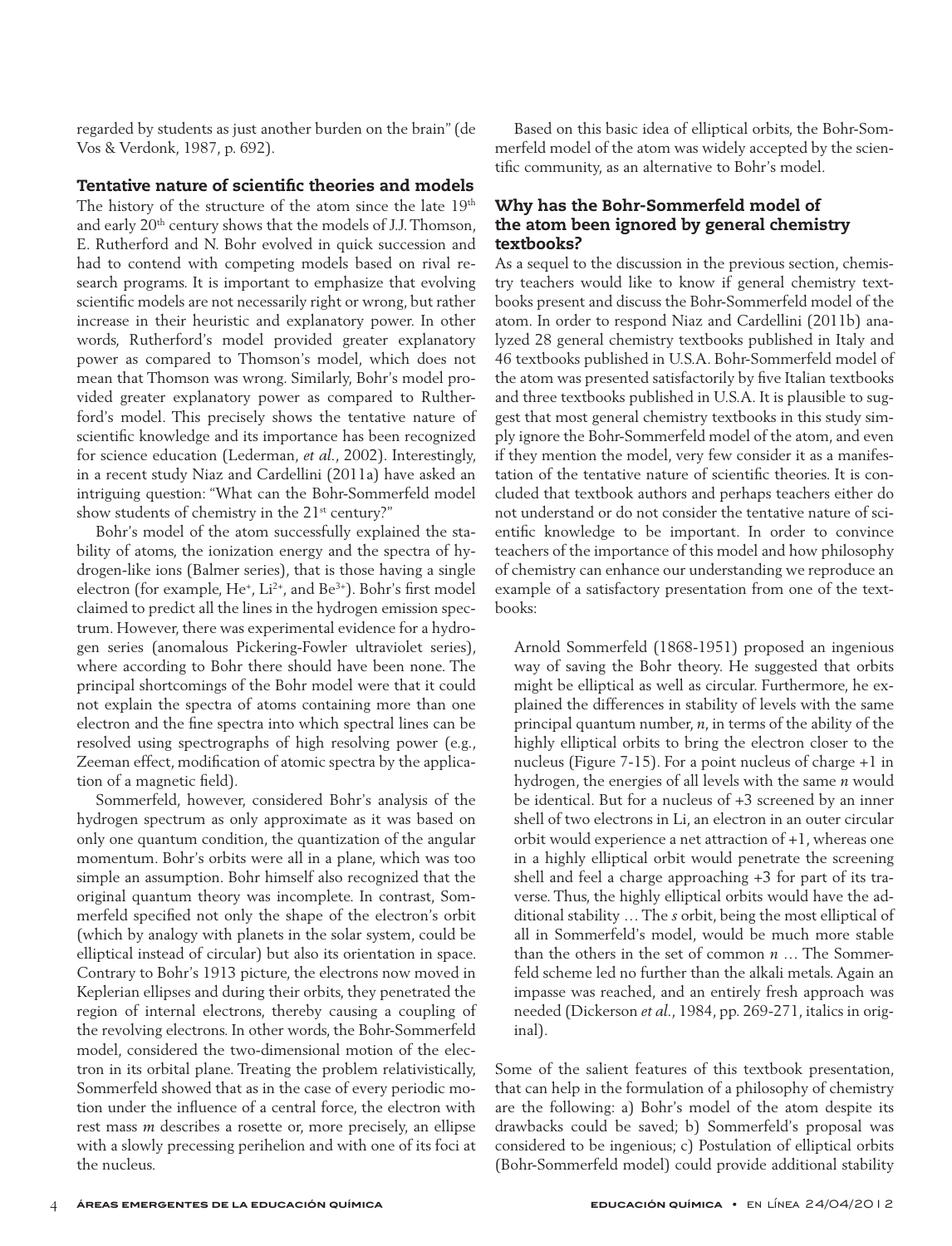and this was supported by empirical evidence; d) Despite its success, Bohr-Sommerfeld model of the atom did not go beyond the alkali metals; e) Progress in science often leads to an impasse (contradictions) and consequently a fresh approach is called for.

#### Conclusions

This study shows that learning chemistry is difficult for many reasons. According to Gabel (1999) "The primary barrier to understanding chemistry, however, is not the existence of the three levels of representing matter. It is that chemistry instruction occurs predominantly on the most abstract level, the symbolic level" (Gabel, 1999, p. 549). This study has shown that as atomic models change (Thomson, Rutherford, Bohr, Bohr-Sommerfeld) we need to provide our students with a scenario in which one model is superseded by another for reasons that can be presented explicitly and in a concrete fashion. Consequently, although visualizing atoms is difficult (Johnstone's triangle), we can convince our students with arguments that are closely linked to experimental evidence. In this context, content of the textbooks plays a major role as they often become the chemistry curriculum (cf. Niaz & Maza, 2011). No wonder, Bent (1984) considered that besides the textbooks, the most important models in teaching chemistry are chemistry teachers themselves. These models, of course, can be strengthened by providing teachers with an overview of the philosophy of chemistry.

#### Acknowledgements

I am grateful to Mansoor Niaz for advice and suggestions that substantially improved an earlier draft of this paper.

#### References

- Aikenhead, G. S., Chemistry and physics instruction: Integration, ideologies, and choices, *Chemical Education: Research and Practice*, **4**(2), 115-130, 2003.
- Albanese, A. and Vicentini, M., Why Do We Believe that an Atom is Colourless? Reflections about the Teaching of the Particle Model, *Science & Education*, **6**(3), 251-261, 1997.
- Ben-Zvi, R., Eylon, B.-S. and Silberstein, J., Is an Atom of Copper Malleable?, *Journal of Chemical Education*, **63**(1), 64-66, 1986.
- Ben-Zvi, R., Eylon, B.-S. and Silberstein, J., Students' visualization of a chemical reaction, *Education in Chemistry*, **24(**4), 117-120, 1987.
- Bent, H. A., Uses (and Abuses) of Models in Teaching Chemistry, *Journal of Chemical Education*, **61**(9), 774-777, 1984.
- Blanco, R. and Niaz, M., Epistemological beliefs of students and teachers about the nature of science: from 'baconian inductive ascent' to the 'irrelevance' of scientific laws, *Instructional Science*, **25**(3), 203-231, 1997.
- Byrne, M., Johnstone, A. H. and Pope, A., Reasoning in science: a language problem revealed?, *School Science Review*, **75**(272), 103-107, 1994.
- Cassels, J. R. T. and Johnstone, A. H., The meaning of words and the teaching of chemistry, *Education in Chemistry*, **20(**1), 10-11, 1983.
- Chiappetta, E. L., Sethna, G. H. and Fillman, D. A., A Quantitative Analysis of High School Chemistry Textbooks for Scientific Literacy Themes and Expository Learning Aids, *Journal of Research in Science Teaching*, **28**(10), 939-951, 1991.
- de Vos, W. and Verdonk, A. H., A New Road to Reactions. Part 3. Teach-

ing the Heat Effect of Reactions, *Journal of Chemical Education*, **63(**11), 972-974, 1986.

- de Vos, W. and Verdonk, A. H., A New Road to Reactions. Part 4. The Substance and Its Molecules, *Journal of Chemical Education*, **64(**8), 692-694, 1987.
- de Vos, W. and Verdonk, A. H., The Particulate Nature of Matter in Science Education and in Science, *Journal of Research in Science Teaching*, **33**(6), 657-664, 1996.
- Dickerson, R. E., Gray, H. B., Darensbourg, M. Y. & Darensbourg, D. J., *Chemical Principles* (4th ed.), Menlo Park, CA: Benjamin/Cummings, 1984.
- Flores-Camacho, F., Gallegos-Cázares, L., Garritz, A. and García-Franco, A., Incommensurability and Multiple Models: Representations of the Structure of Matter in Undergraduate Chemistry Students, *Science & Education*, **16**(7-8), 775-800, 2006.
- Gabel, D., Improving Teaching and Learning through Chemistry Education Research: A Look to the Future, *Journal of Chemical Education*, **76**(4), 548-554, 1999.
- Gabel, D., Foreword. In: Gilbert, J. K., De Jong, O., Justi, R., Treagust, D. F. & Van Driel, J. (eds.), *Chemical Education: Towards Research-based Practice* (pp. XV-XX). Dordrecht, The Netherlands: Kluwer, 2002.
- Griffiths, A. K. and Preston, K. R., Grade 12 Students' Misconceptions Relating to Fundamental Characteristics of Atoms and Molecules, *Journal of Research in Science Teaching*, **29(**6), 611-628, 1992.
- Haider, A. H. and Abraham, M. R., A Comparison of Applied and Theoretical Knowledge of Concepts Based on Particulate Nature of Matter, *Journal of Research in Science Teaching*, **28(**10), 919-938, 1991.
- Harrison, A. G. and Treagust, D. F., Secondary Students' Mental Models of Atoms and Molecules: Implications for Teaching Chemistry, *Science Education*, **80**, 509-534, 1996.
- Harrison, A. G. & Treagust, D. F., The particulate nature of matter: challenges in understanding the submicroscopic world. In: Gilbert, J. K., De Jong, O., Justi, R., Treagust, D. F. & Van Driel, J. (eds.), Chemical Education: Towards Research-based Practice (pp. 189-212). Dordrecht, The Netherlands: Kluwer, 2002.
- Herron, J. D., *The Chemistry Classroom. Formulas for Successful Teaching*. Washington, DC: American Chemical Society, 1996.
- Johnson, P., Progression in children's understanding of a 'basic' particle theory: a longitudinal study, *International Journal of Science Education*, **20**(4), 393-412, 1998.
- Johnstone, A. H., Teaching of chemistry Logical or psychological?, *Chemical Education: Research and Practice in Europe*, **1**(1), 9-15, 2000.
- Johnstone, A. H., Macro-and micro chemistry, *School Science Review*, **64**(227), 377-379, 1982.
- Johnstone, A. H., New Stars for the Teacher to Steer by?, *Journal of Chemical Education*, **61**(10), 847-849, 1984.
- Johnstone, A. H., Why is science difficult to learn? Things are seldom what they seem, *Journal of Computer Assisted Learning*, **7**(2), 75-83, 1991.
- Johnstone, A. H., Teaching of chemistry. Logical or psychological?, *Chemical Education: Research and Practice in Europe*, **1**(1), 5-15, 2000.
- Johnstone, A. H. and Cassels, J., What's in a Word?, *IEEE Transactions on Professional Communication*, **PC-21**(4), 165-167, 1978.
- Johnstone, A. H. and Selepeng, D., A language problem revisited, *Chemical Education: Research and Practice in Europe*, **2**(1), 19-29, 2001.
- Johnstone, A. H. and Su, W. Y., Lectures a learning experience?, *Education in Chemistry*, **31**(3), 75-79, 1994.
- Kozma, R. B. and Russell, J., Multimedia and Understanding: Expert and Novice Responses to Different Representations of Chemical Phenomena, *Journal of Research in Science Teaching*, **34**(9), 949-968, 1997.
- Lakatos, I., Falsification and the methodology of scientific research programmes. In: Lakatos, I. & Musgrave, A. (eds.), *Criticism and the growth of knowledge* (pp. 91-195). Cambridge, UK: Cambridge University Press, 1970.
- Lakatos, I., History of science and his rational reconstructions. In: Buck,